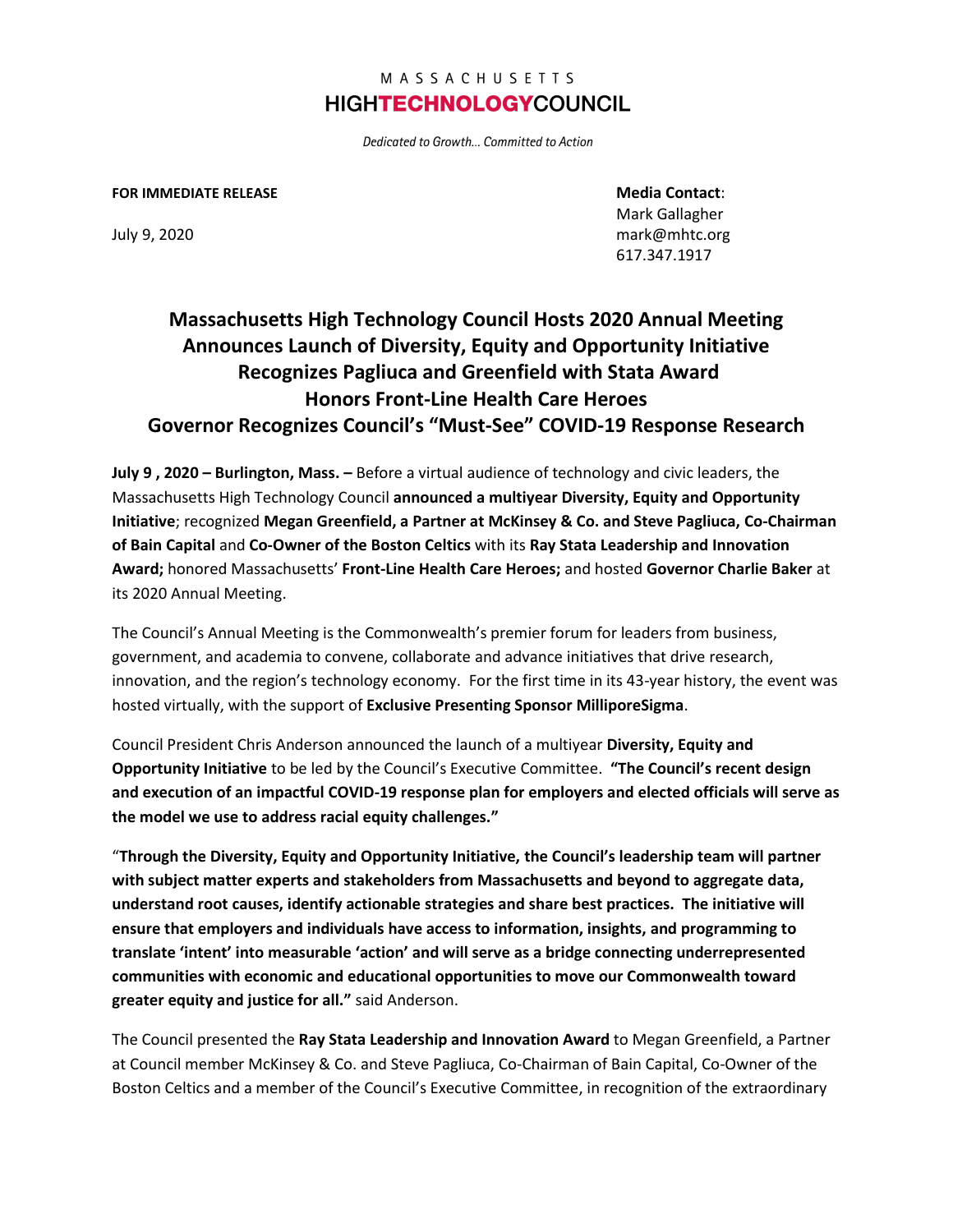leadership and contributions they each provided to the development of the Council's **COVID-19 Recovery and Return to the Workplace** data, frameworks and insights which have been widely-utilized and cited by economic leaders and policymakers in Massachusetts and beyond.

The Stata Award was created by the Council in 2017 and is awarded to innovation economy leaders who exhibit the key leadership qualities and commitment to philanthropy and civic engagement possessed and demonstrated by Massachusetts technology pioneer **Ray Stata, the founder of Analog Devices** and a co-founder of the Council.

**Council Chairman Udit Batra, CEO of MilliporeSigma and Member of the Executive Board, Merck KGaA, Darmstadt, Germany** focused attendees' thoughts on the future**. "When it comes to returning the state to normal economic activity, we must be guided not by fear or false confidence. We must be led by the science, by the evidence, and by resolve,"** said Batra. **"The data should drive our actions going forward and I am proud that we have given the state the best possible advice."**

Governor Baker recognized the Council's history of impact and its critically important 2020 leadership efforts in response to the COVID-19 pandemic. **"The work that the High Tech Council team has done with respect to COVID-19 was incredibly powerful and important to us as we tried to chart a course to both fight the virus and at the same time develop strategies to help us find a way back economically. It really has become 'must-see' work for people who are interested in battling the virus and finding ways to move forward,"** said Baker**. "I want to say on behalf of the people of Massachusetts how grateful we are for the commitments you have made to every single one of our citizens and residents in the Commonwealth."**

The Council and meeting attendees also acknowledged and honored the inspiring work of a team of **Front-Line Health Care Heroes** from Brigham and Women's Hospital; Mass. General Hospital; Baystate Health; South Shore Hospital; Southwood at Norwell Nursing Center; and The Falls at Cordingly Dam. "**These front-line heroes represent the thousands of health care workers whose sacrifices and dedication are on full display in numerous settings around the Commonwealth as they and their colleagues deliver care and compassion to those among us infected by COVID-19,"** said **Council President Chris Anderson**.

In addition to Presenting Sponsor MilliporeSigma, Anderson also recognized the support of **2020 Stata Award Sponsor Oasis System** and **Front-Line Health Care Heroes Sponsor EY**.

Council members re-elected Batra as Chairman, **Robert Reynolds (CEO of Putnam Investments)** as **Vice Chairman**, **Anderson** as **Council President** and **Mike Kendall (Partner, Goodwin Procter)** as **Secretary**  and elected **William Ribaudo (Partner, Deloitte)** as **Treasurer.**

Council members also re-elected 28 incumbent directors and elected the following 4 new directors:

- **Raymond Bigelow, Partner, New England Technology Industry Leader, Deloitte**
- **Stephen DeFalco, Chairman & Chief Executive Officer, Creation Technologies**
- **Scott Gutz, Chief Executive Officer, Monster Worldwide**